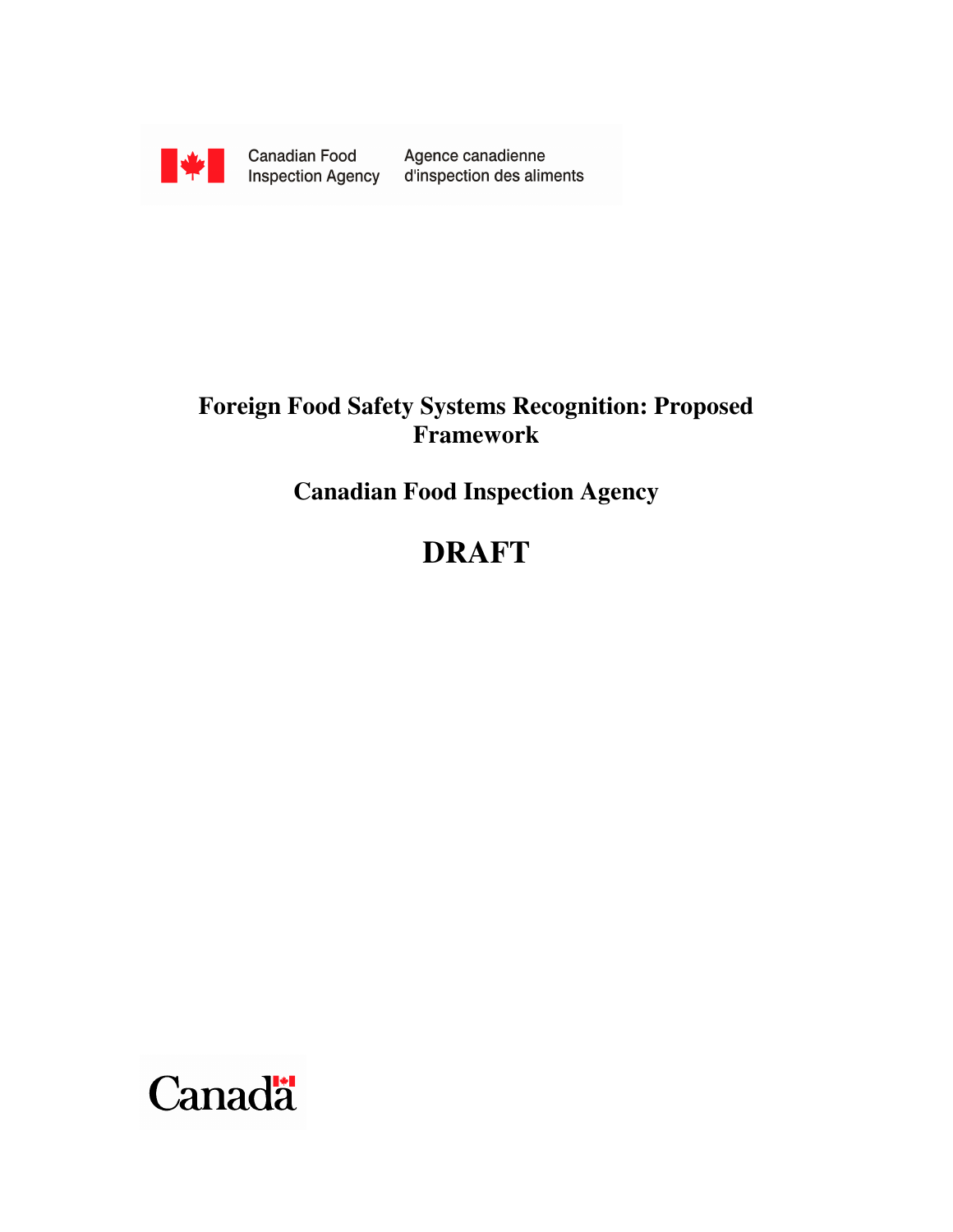## **Table of Contents**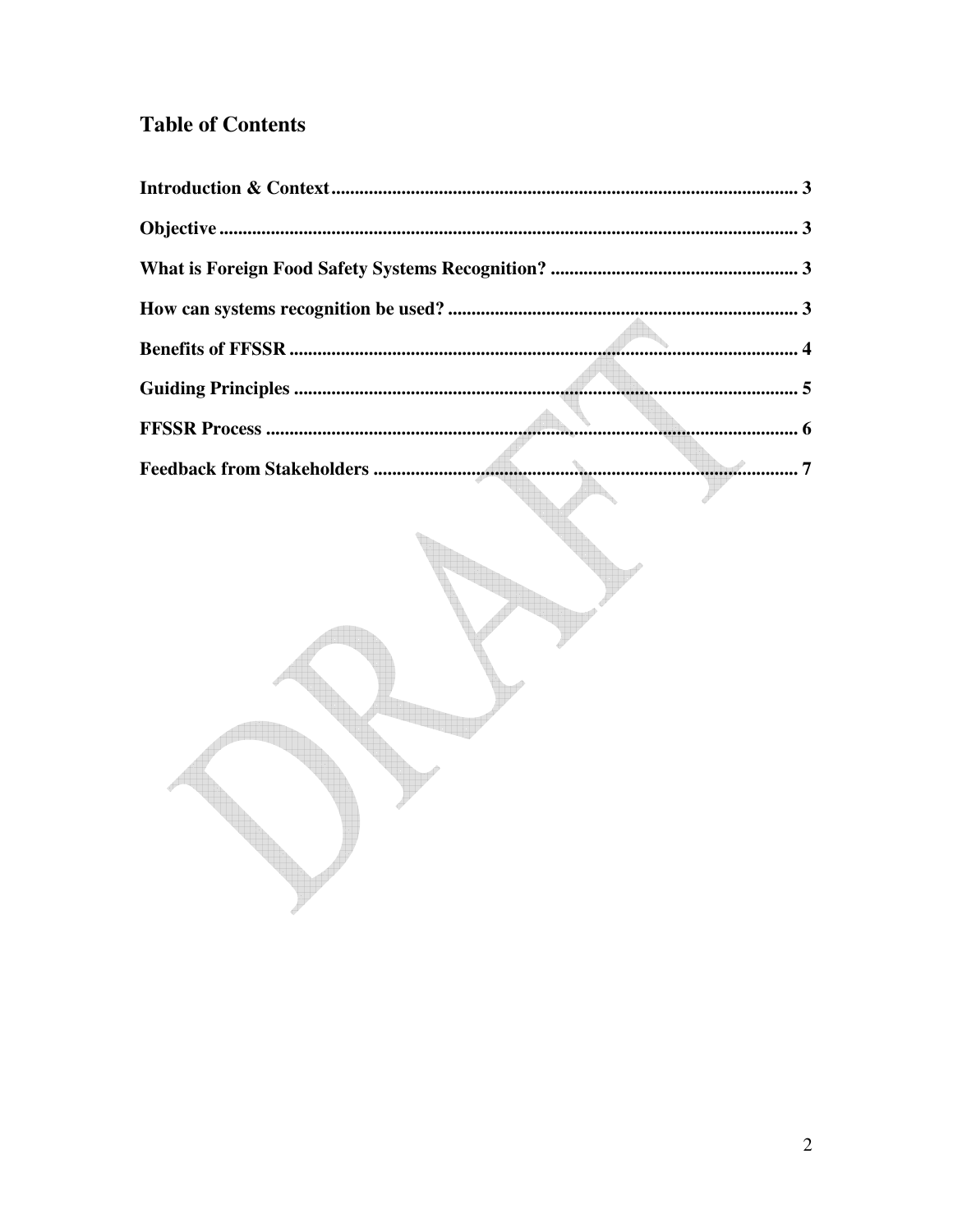#### **Introduction & Context**

While Canada has a well-developed food safety system, it has also recognized that continuous improvement is needed to ensure that Canadians maintain access to safe food. The Canadian Food Inspection Agency (CFIA) has embarked on a change agenda designed to strengthen how food commodities are regulated in Canada. Change initiatives include the new *Safe Food for Canadians Act* (SFCA), regulations to be made under the *Act*, and the Integrated Agency Inspection Model. The SFCA, when fully in force, establishes a modern legislative framework for food safety. Recognizing the challenging import environment, the SFCA significantly strengthens import oversight authorities.

Canada currently uses a range of tools and approaches for import control, based on its legislative and regulatory framework, to target inspection resources and verify compliance with requirements, including: pre-border (e.g., arrangements with an exporting country; certification), at border (e.g., admissibility of shipments) and postborder activities (e.g., inspection, sampling and testing), or a combination thereof.

As the CFIA modernizes its food safety regulatory system, it has an opportunity to make greater use of tools that could optimize its risk management activities for imports. Many of Canada's trading partners have mature food safety control systems with public health outcomes that are broadly comparable to Canada's system. Others have commodityspecific export control systems that can provide confidence that Canadian requirements will be met. CFIA can better leverage these systems in its risk management approaches for imports using tools such as systems recognition.

This document elaborates on the use of foreign food safety systems recognition as an import control tool.

## **Objective**

This framework describes foreign food safety systems recognition (FFSSR), and identifies its benefits, guiding principles and a process to guide the implementation of this approach.

#### **What is Foreign Food Safety Systems Recognition?**

FFSSR is the recognition that two countries' food safety control systems can achieve comparable public health outcomes, based on comprehensive legislative frameworks, implementation and oversight programs, and monitoring of regulatory performance.

#### **How can Systems Recognition be Used?**

Under the *Canadian Food Inspection Act*, the CFIA has authority to enter into international arrangements within its mandate. Also, some existing legislation such as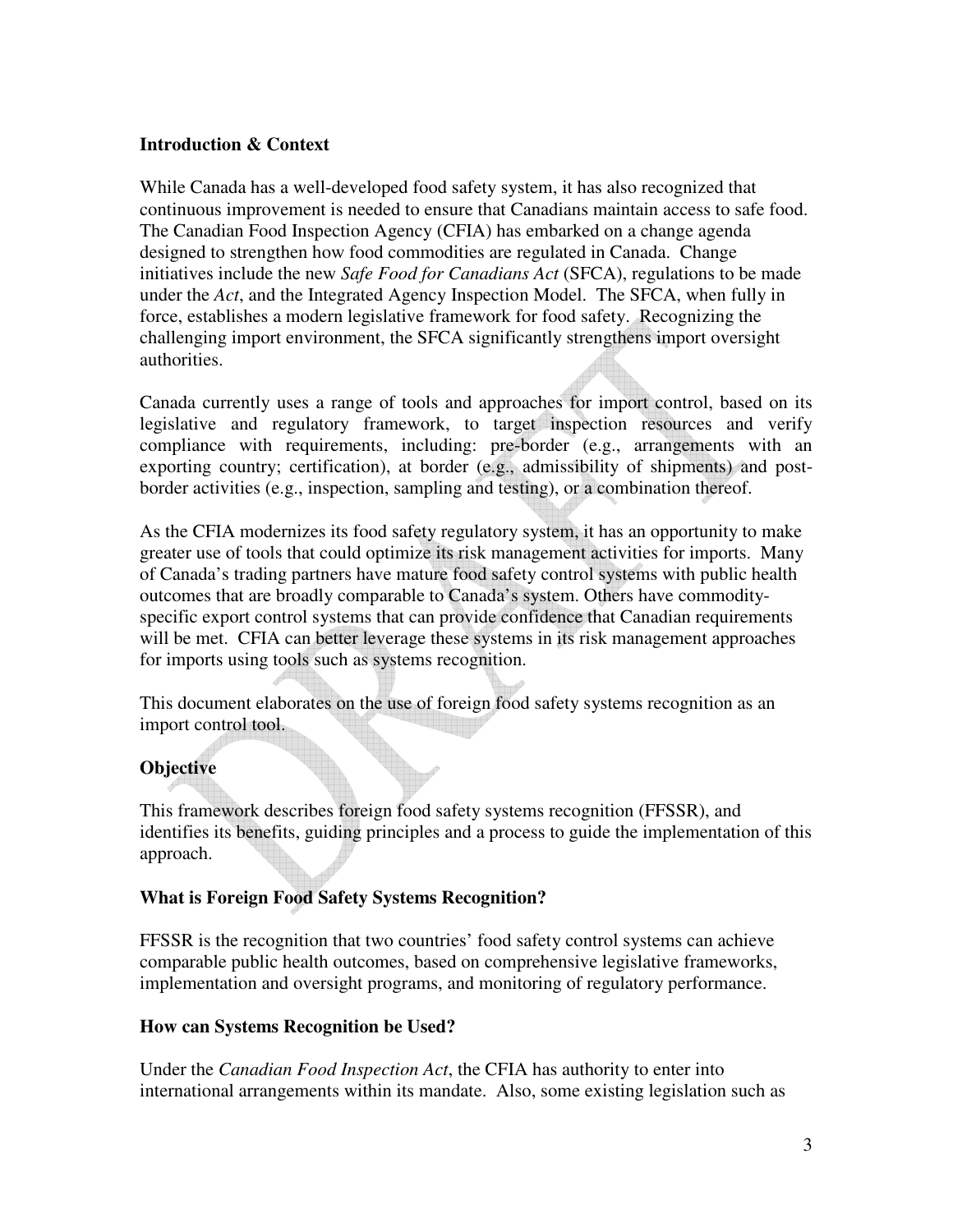the *Meat Inspection Act* and the *Fish Inspection Act* require recognition of systems as a pre-requisite to importation into Canada. For example, the *Meat Inspection Act* prohibits importation of a meat product into Canada unless it originates from a country with meat inspection systems and the relevant establishment in the country are approved in advance of importation.

FFSSR is also used where there is experience, knowledge and confidence between the importing and exporting country, based on a history of trade and high level of compliance. For example, a reciprocal foreign food safety systems recognition initiative is under development between Canada and the U.S. Food and Drug Administration.

Canada will build on these authorities and existing requirements with its new food safety legislation. Under the CFIA's proposed SFCA regulatory framework for federal food inspection, systems recognition will continue to be used as an import control tool. The SFCA provides regulation-making authority "*respecting the recognition of systems of inspection, certification, manufacturing, preparation, storage, packaging, labelling or testing*".

Recognition of an exporting country's meat inspection system will continue to be a prerequisite to trade. Imports of other commodities may also be identified as requiring systems recognition prior to admissibility, based on risk, e.g., shellfish.

In addition, systems recognition can be developed with an exporting country with a mature domestic food safety control systems (which include oversight authority for imports and exports), or where the exporting country's domestic food safety control system is in development, but it has established commodity specific export control systems, with infrastructure and oversight elements that provide confidence that Canadian requirements are met.

Applicable animal and/or plant health import requirements are not within the scope of the systems recognition framework, and must be met in order for food products to be imported into Canada.

#### **Benefits of FFSSR**

FFSSR is one tool in the Agency's import control toolbox. The recognition of an exporting country's food safety system as comparable can offer benefits to Canada as an importing country. It signals Canada's confidence in that country's food safety control system and enables the CFIA to take into consideration the oversight of the exporting country's competent authority and prioritize inspection activities at import, hence, facilitating allocation of inspection resources based on risk.

Systems recognition can also advance cooperation and confidence building between regulatory counterparts, including sharing of best practices and leveraging resources (e.g., joint audits, reliance on each other's audits) to inform food safety risk management activities and enhance the safety of food in trade.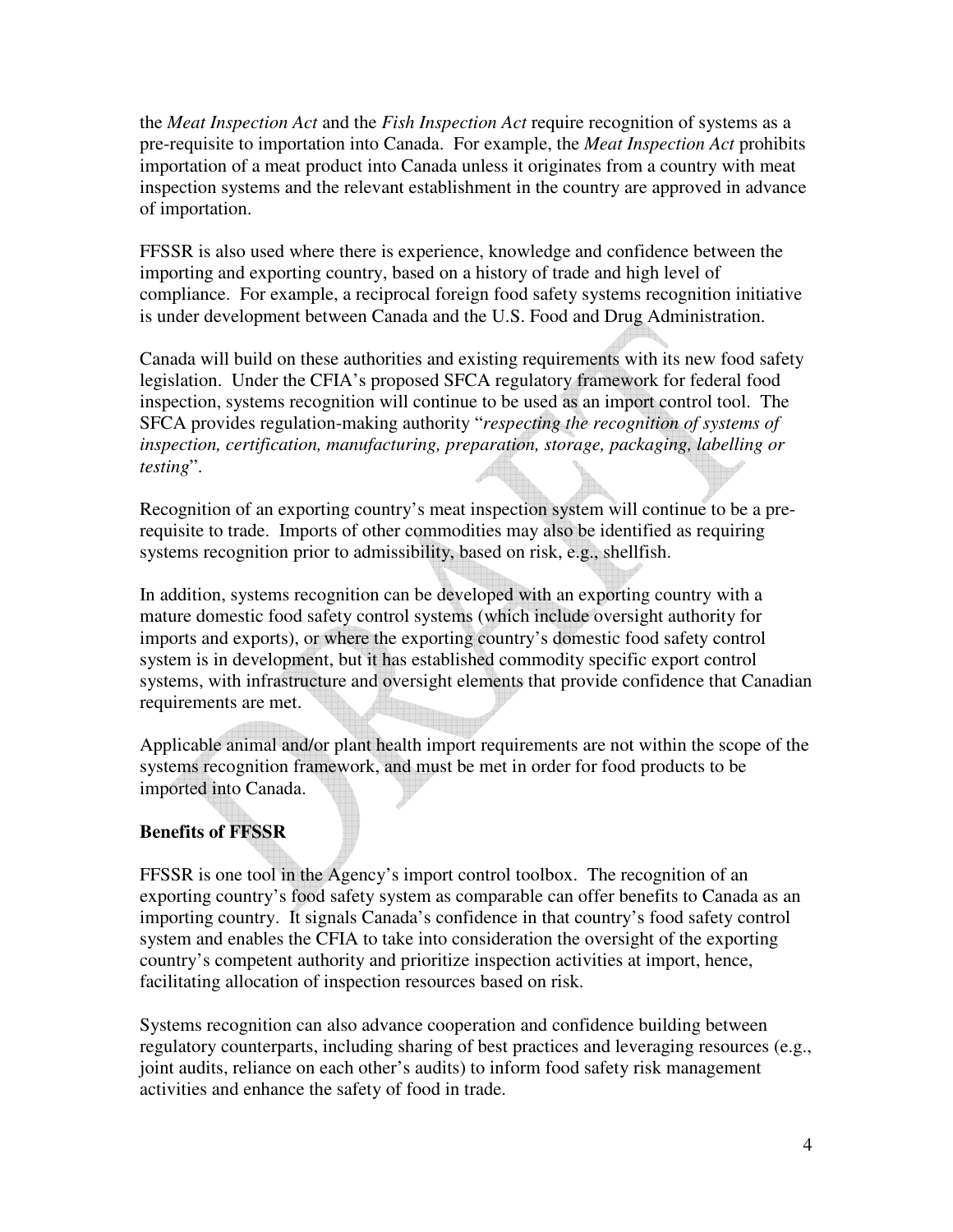With respect to industry, this approach could provide additional means to Canadian importers in conducting verification activities when importing from a country with which the CFIA has a systems recognition arrangement. Further, under the proposed SFCA framework, the CFIA is considering whether to allow importers who do not have a fixed place of business in Canada to obtain a CFIA importer license if they operate from the country with which CFIA has establish a FFSSR arrangement and are importing food from that country into Canada. In both situations, the imported food must be within the scope of the recognition arrangement, and the importer must have a satisfactory compliance history.

### **Guiding Principles**

Following are the principles that CFIA would apply in its approach to FFSSR:

- a) Food safety– FFSSR should contribute to Canada's food safety objectives and enhanced food safety oversight.
- b) Outcome-based different food safety control systems can achieve comparable public health and consumer protection outcomes.
- c) Evidence-based FFSSR relies on a rigorous assessment of an exporting country's legislation, programming, implementation and broad public health outcomes. Food safety standards of the importing country, for example microbiological criteria and maximum residue limits, must still be met.
- d) Confidence FFSSR should build confidence in the exporting country's oversight, including that it will proactively take action when non-compliance issues are identified, and provide information that could help enhance the importing country's import risk management activities.
- e) Flexibility as food safety systems continue to evolve, ongoing dialogue and information exchange between the importing and exporting country, and regular reviews should support the maintenance of systems recognition.
- f) Transparency the rationale and criteria for the FFSSR approach should be documented and transparent.
- g) International consistency the CFIA's approach will be based on international standards, guidelines and recommendations, as appropriate, in the development and implementation of systems recognition arrangements, in line with international rights and obligations.
- h) Reciprocity CFIA will pursue reciprocal FFSSR arrangements, where it is of mutual interest and benefit to the regulatory counterparts.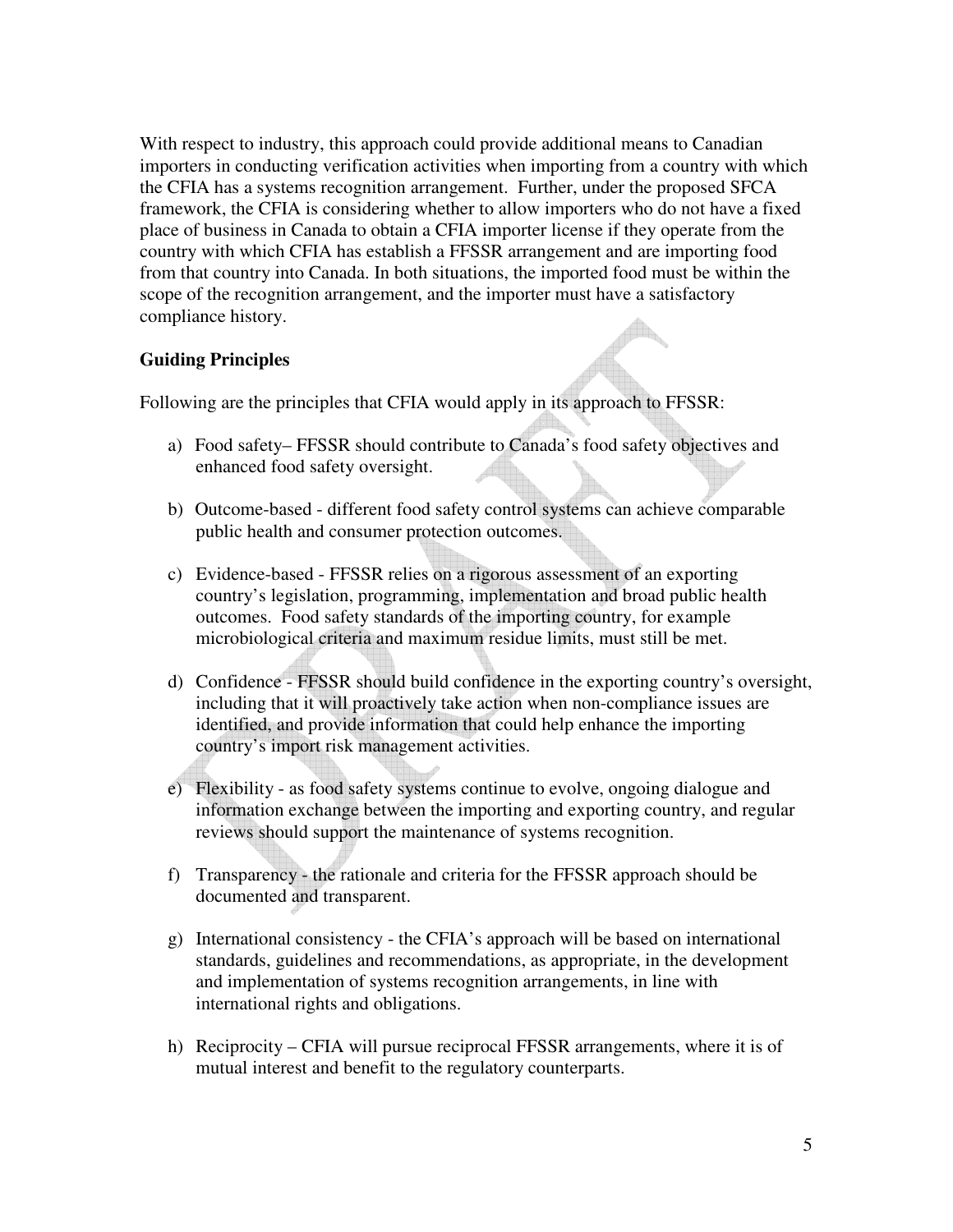i) Third party approaches - recognition of an exporting country's food safety control system may include third party providers, where these are officially recognized by the competent authority for the implementation of government controls (e.g., for testing and inspection).

### **FFSSR Process**

The scope of a proposal for the determination of systems recognition should be agreed upon between Canada and the exporting country. The scope may include all elements making up a food safety control system and all foods or may be limited to specific elements within a system (e.g., export control) or specific food commodities. Discussions towards FFSSR can be initiated by either the CFIA or the exporting country, and can be one way or reciprocal. The CFIA will engage with its partners, as appropriate, in the undertaking of a FFSSR arrangement, e.g., relevant Government of Canada departments and agencies. Further, capacity to enter into a FFSSR arrangement will be influenced by availability of resources.

The process for entering into systems recognition discussions includes:

#### *Pre-assessment*

- A pre-assessment against clear established criteria is conducted to determine whether there is an adequate basis to enter into discussions towards the recognition of an exporting country's food safety control system.
- Criteria include:
	- o whether there is significant trade between the exporting and importing countries for the product(s) that will be within the scope of an arrangement;
	- o the level of experience, knowledge and confidence in an exporting country's food control system;
	- whether resources could be optimized as a result of the arrangement;
	- the exporting country's compliance history.

#### *Assessment*

- If Canada and the exporting country decide to proceed with FFSSR, the process involves a documentation review, iterative exchanges with the foreign competent authority to ensure understanding and completeness of the documentary evidence, followed by in-country assessments in the exporting country to verify implementation of the food safety control system. The assessment focuses on pre-requisite elements which make up a strong regulatory food safety control system, including:
	- o the legislative/regulatory foundation of the system;
	- o organizational details (e.g., structure of the Competent Authority (ies);
	- o food inspection programs;